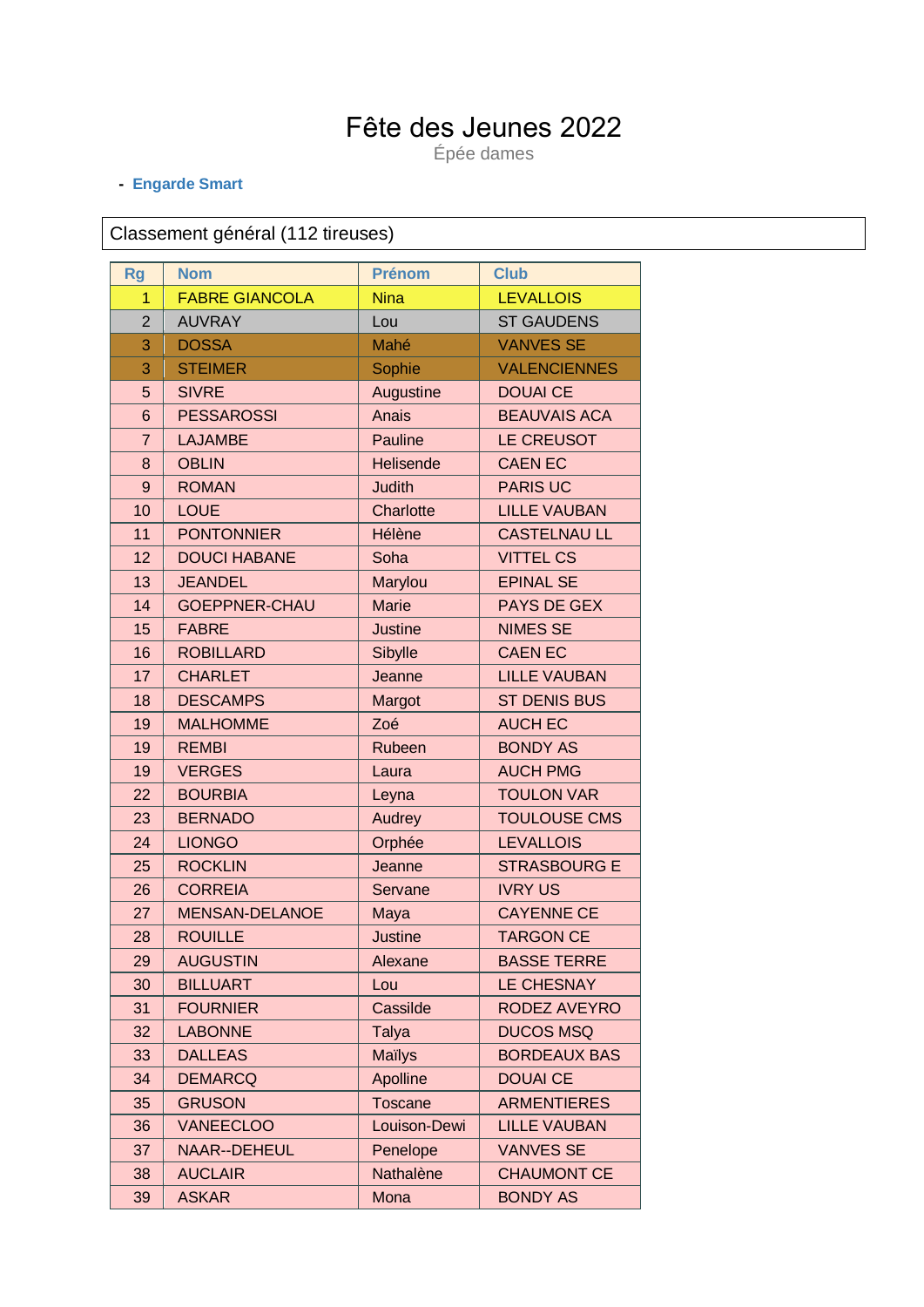| 40 | <b>BECQ</b>            | Lucie          | <b>GRENOBLE PAR</b> |
|----|------------------------|----------------|---------------------|
| 41 | <b>CLAIN</b>           | Manon          | <b>ST DENIS BUS</b> |
| 42 | <b>MARCIANO</b>        | Jaya           | <b>PARIS UC</b>     |
| 43 | <b>ADAMOVA</b>         | Eugenia        | <b>SCHILTIGHEIM</b> |
| 44 | <b>RAVAUT</b>          | Emma           | <b>VITTEL CS</b>    |
| 45 | <b>GONTHIER</b>        | Perrine        | <b>ST PAUL 3CHX</b> |
| 46 | <b>LIORZOU</b>         | Fara           | <b>NORMANDIE EE</b> |
| 47 | <b>LALLIAS</b>         | Sarah-Lison    | <b>ST MALO</b>      |
| 48 | <b>TRAORE</b>          | <b>lvy</b>     | <b>TOULOUSE UC</b>  |
| 49 | <b>RAVAUT</b>          | Lea            | <b>VITTEL CS</b>    |
| 50 | <b>DEWILDE</b>         | Sarah          | <b>ST MALO</b>      |
| 51 | <b>VIALE</b>           | Margot         | <b>NEVERS CE</b>    |
| 52 | <b>BILLAUD</b>         | Maëlle         | <b>VAUZELLES EC</b> |
| 53 | PAISLEY-CHEVRILLOT     | Célia          | <b>CLICHY ESC</b>   |
| 54 | <b>GALINIER</b>        | Mathilde       | <b>BEZIERS CE</b>   |
| 55 | <b>GARCIA</b>          | Mathilde       | <b>TOULOUSE UC</b>  |
| 56 | <b>LEVALLOIS</b>       | Maëlys         | <b>ST MALO</b>      |
| 57 | <b>GALVAN</b>          | Marie-Louise   | <b>VILLENEUVE L</b> |
| 57 | <b>WOJCIK</b>          | Victoria       | <b>VICHY SE</b>     |
| 59 | <b>STAWINSKI</b>       | Annabelle      | <b>DIJON ASPTT</b>  |
| 60 | <b>ROGNON</b>          | Merryl         | <b>CORMEILLES</b>   |
| 61 | <b>BELLAVOINE</b>      | Alix           | <b>MACON ESC</b>    |
| 62 | <b>MASSING</b>         | Alicia         | <b>VAL EUROPE M</b> |
| 63 | <b>GARNIER</b>         | <b>Astrid</b>  | PTE NOIRE CS        |
| 64 | <b>MACHNOUA-TRUPIN</b> | Sabah          | <b>DOUAI CE</b>     |
| 65 | <b>CATINON</b>         | Fanny          | <b>ANNONAY CE</b>   |
| 66 | <b>NEHAR</b>           | <b>Tasnime</b> | <b>CHAVILLE CE</b>  |
| 67 | <b>CAMUS</b>           | Daphne         | <b>PARIS ASPTT</b>  |
| 67 | <b>PROMENEUR</b>       | Mélia          | <b>ANTONY</b>       |
| 69 | <b>CHELOUAH</b>        | Leyna          | <b>CHANTILLY CE</b> |
| 70 | <b>DUBOIS</b>          | Noémie         | <b>BOULAZAC</b>     |
| 71 | <b>SIRNA</b>           | Gaïa           | <b>GRASSE CE</b>    |
| 72 | <b>MAXWELL</b>         | Johanny        | <b>BLAGNAC</b>      |
| 73 | <b>GASPARD</b>         | Faustine       | <b>LORIENT SE</b>   |
| 74 | <b>DELAIRE</b>         | Julie          | <b>DOUAI CE</b>     |
| 75 | <b>CHAMKHIA</b>        | Rayhana        | <b>TOULON VAR</b>   |
| 76 | <b>HALLEY</b>          | Apolline       | CE <sub>2M</sub>    |
| 77 | <b>CHASTANET</b>       | Elycia         | <b>BOULAZAC</b>     |
| 78 | <b>FORNASIER</b>       | Nami           | <b>VANVES SE</b>    |
| 79 | <b>TOYER</b>           | Léa            | <b>ST MALO</b>      |
| 80 | <b>BOITARD</b>         | Romane         | <b>CAYENNE CE</b>   |
| 80 | <b>POULAIN</b>         | Sasha          | <b>DIEPPE FL</b>    |
| 82 | <b>BACLES-MIN</b>      | Loanne         | <b>GRENOBLE PAR</b> |
| 82 | <b>PAPY</b>            | Lucille        | <b>ST DOULCHARD</b> |
| 82 | <b>ROUDIER</b>         | Alyssa         | <b>BLANQUEFORT</b>  |
| 85 | <b>SEON</b>            | Solveig        | <b>LYON EPEE M</b>  |
| 86 | <b>CALAMBE</b>         | Charlotte      | <b>E3F THIONVIL</b> |